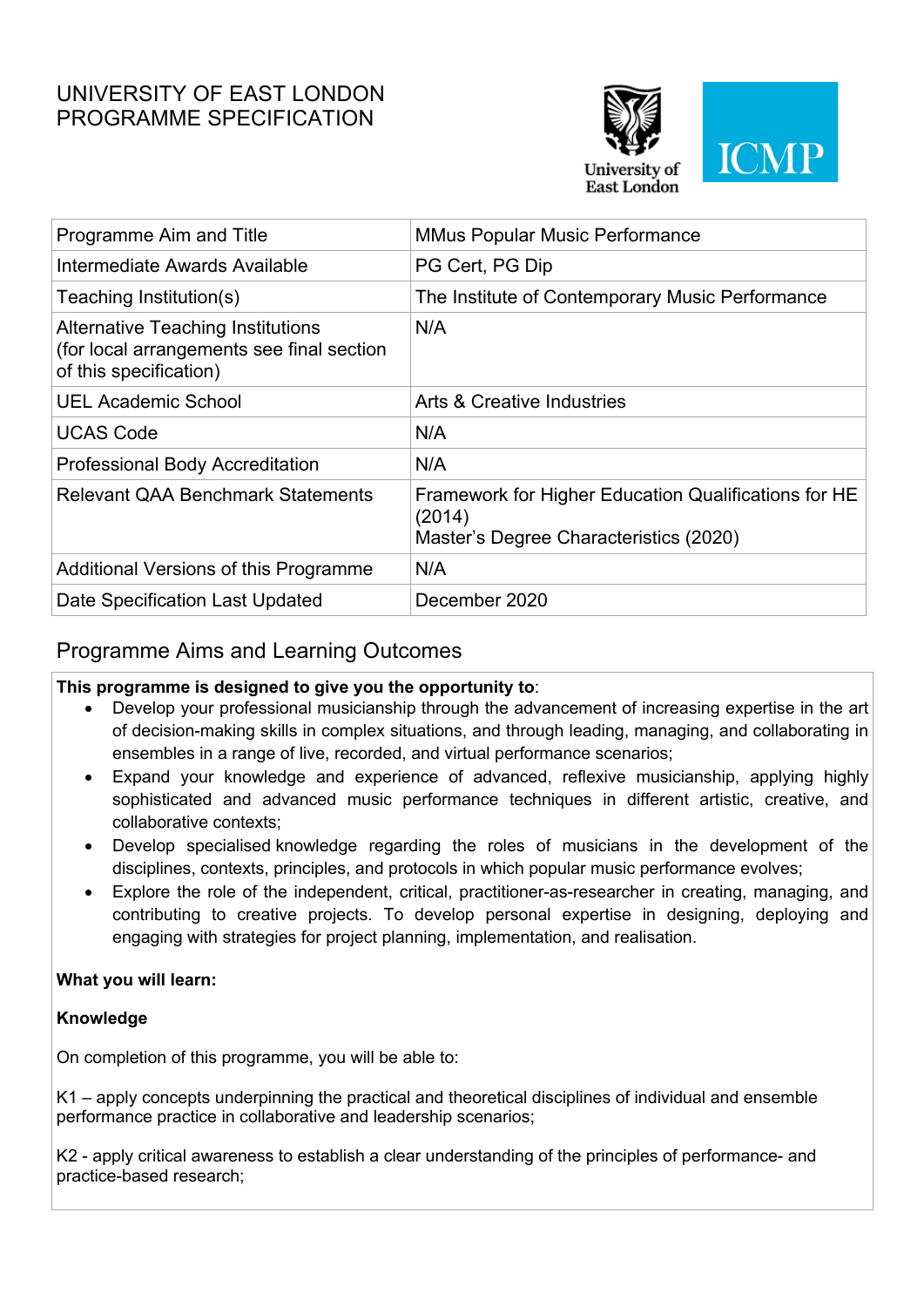K3 - select appropriate research and enquiry methodologies to inform and underpin your identity as a practitioner-researcher.

### **Thinking Skills**

On completion of this programme, you will be able to:

T1 - critically select, assess, and analyse evidence including relevant texts (audio, written, visual, etc.);

T2 - critically analyse, compare, evaluate, and synthesise arguments, concepts, theories, and strategies, including the organisation, application and development of ideas.

#### **Subject-based practical skills**

On completion of this programme, you will be able to:

S1 - apply a range of advanced individual and ensemble performance skills in complex and contrasting contexts and situations;

S2 - deploy highly advanced skills in reflexive performance;

S3 - demonstrate and articulate your decision making, collaboration, contribution, negotiation, and leadership in complex and to different audiences.

S4 - utilise your advanced skills in performing and recording contexts in order to both lead and contribute to a range of creative musical outputs.

#### **Skills for life and work (general skills)**

On completion of this programme, you will be able to (mapped against the ICMP Graduate Attributes):

L1 – exercise autonomy as an independent and self-critical learner in your research, reading, writing and presentation skills;

L2 – display confidence in exercising initiative, taking responsibility, and utilising leadership skills in independent and collaborative project management;

L3 – demonstrate creativity in finding solutions in a range of scenarios, working in an ethical and socially conscious manner.

## Learning and Teaching

Knowledge is developed through:

- Discussion seminars, offering students the opportunity to construct and extend their own understanding of sophisticated concepts underpinning the practical and theoretical disciplines of performance, as well as to extend independence in critical thought. These are supported by:
	- $\circ$  Practice-based knowledge in a range of environments, settings, and situations including rehearsal, performance, and live and virtual studios;
	- o Workshop activity;
	- o Tutor and peer interaction and feedback;
	- o Guided reading and listening activities;
	- o Online discussions and activities via Canvas;
	- o Independent study in the Learning Resource Centre.

Thinking skills are developed through: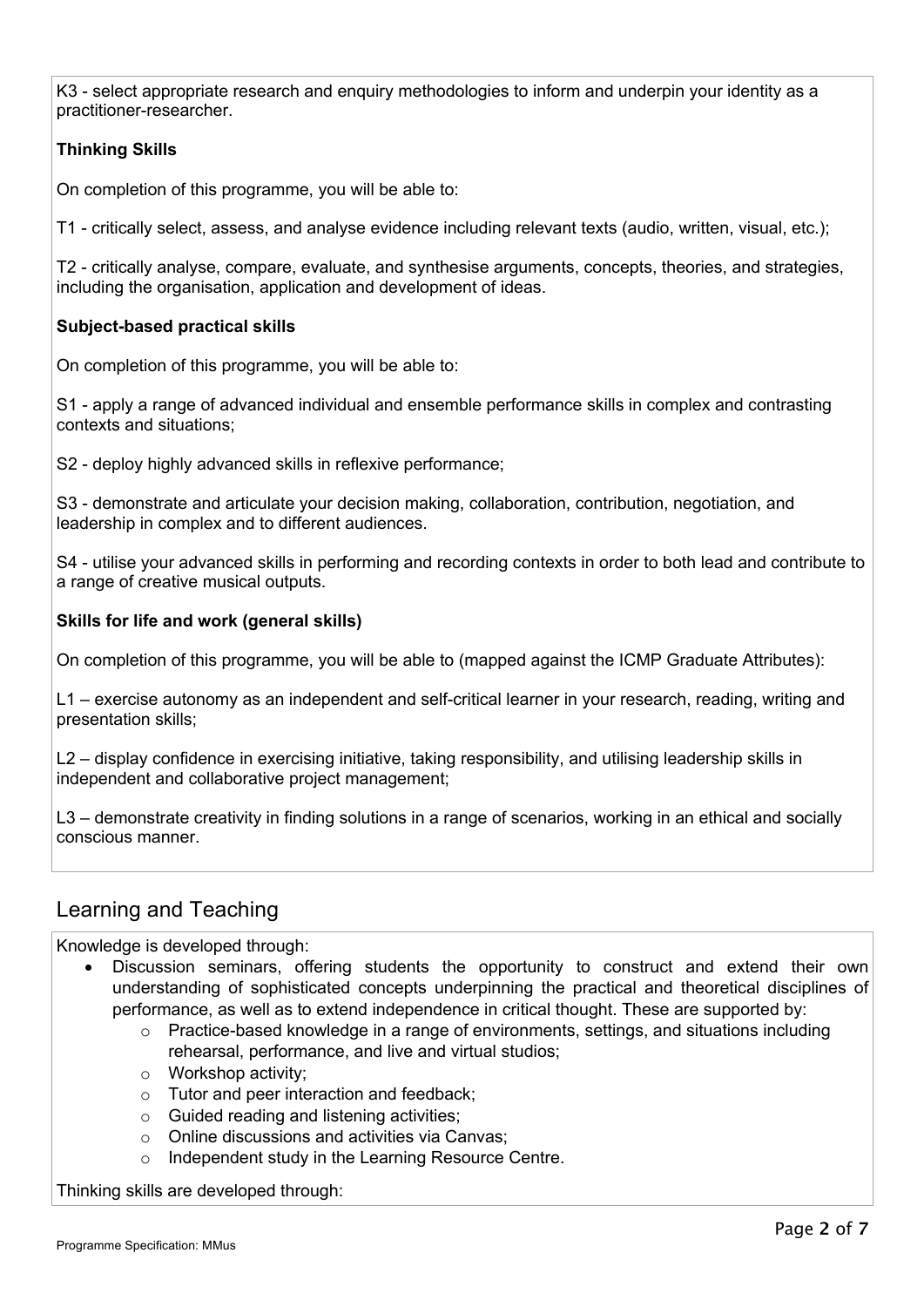- Taught sessions, workshops, and feedback sessions offering students a weekly opportunity to develop expertise in their performance practice through reflective activities and critical engagement with their own work and that of others. These are supported by:
	- o Decision making and leadership in complex musical activities;
	- o Critical analysis of music, musicality, musicianship;
	- o Guided reading and listening activities;
	- o Online discussions and activities via Canvas;
	- o Reflective thinking and writing tasks with feedback;

Practical skills are developed through:

- Practical taught sessions and workshops in rehearsal, performance or studio environments, offering students the opportunity to explore advanced techniques, concepts, methods, approaches strategies, philosophies, and principles. These are supported by:
	- o Practical activity, with tutor and peer feedback;
	- $\circ$  Independent work exploring advanced techniques, approaches, concepts, methods, strategies, principles, and performance philosophies;
	- $\circ$  Group work exploring collaboration and negotiation in musical situations;
	- o Workshops and tutorials involving analysis and critical evaluation;
	- o Task and project-based activity exploring practice as research methodologies.
	- o Research skills-based activities with feedback.

Skills for life and work (general skills) are developed through:

- Practise, rehearsal, performance, and studio-based facilitated sessions providing experiences that prepare for, reflect and model individual and collaborative industry roles or professions. These are supported by:
	- $\circ$  High levels of autonomy, initiative, and responsibility in the completion of tasks;
	- $\circ$  Collaborative work with peers:
	- $\circ$  Opportunities to disseminate knowledge in various forms of communication such as presentations, portfolios, essays and other written mediums, and to demonstrate applied skills through engagement at internal and external events;
	- o Opportunities to apply learning from other modules and projects;
	- o Networking and attending events both at ICMP and beyond.

## Assessment

The assessment strategy for the MMus Popular Music Performance is guided by the ICMP Learning, Teaching, and Assessment Strategy 2019-22. This emphasises the focus on 'real-world' assessment tasks that are authentic and meaningful, and that require students to apply relevant skills, learning and prior knowledge to tackle real-world, industry challenges. The overview below summarises the main approaches to iterative (informal), formative, and summative assessment.

Knowledge is assessed by

- Performances;
- Practical work;
- Studio assignments;
- Performance evaluations:
- Seminar presentations;
- Project work.

Thinking skills are assessed by

- Problem-based tasks;
- Design and implementation of research-based projects;
- Seminar presentations;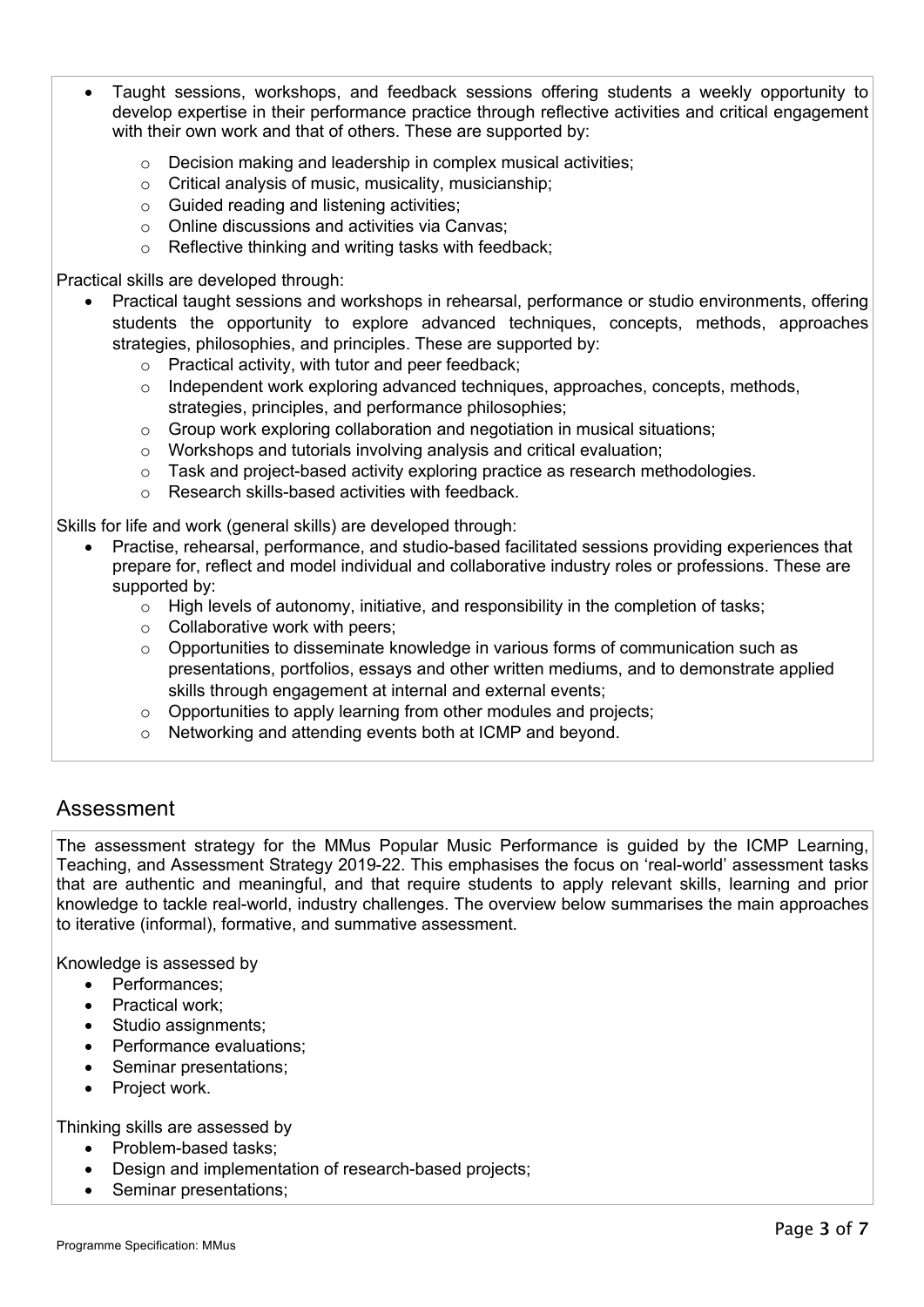- Demonstrations to peers;
- Oral and written presentations;
- Reflective practice.

Practical skills are assessed by

- Performances;
- Practical work:
- Studio assignments:
- Oral and written presentations;
- Response to briefs;
- Portfolio construction;
- Project work.

Skills for life and work (general skills) are assessed by

- Performance presentations:
- Studio demonstrations;
- Oral and written presentations;
- Project work;
- Reflective practice.

### Work or Study Placements

N/A

### Programme Structure

All programmes are credit-rated to help you to understand the amount and level of study that is needed.

One credit is equal to 10 hours of directed study time (this includes everything you do e.g. lecture, seminar and private study).

Credits are assigned to one of 5 levels:

- 3 Equivalent in standard to GCE 'A' level and is intended to prepare students for year one of an undergraduate degree programme.
- 4 Equivalent in standard to the first year of a full-time undergraduate degree programme.
- 5 Equivalent in standard to the second year of a full-time undergraduate degree programme.
- 6 Equivalent in standard to the third year of a full-time undergraduate degree programme.
- 7 Equivalent in standard to a Masters degree.

Programmes are made up of modules that are each credit weighted.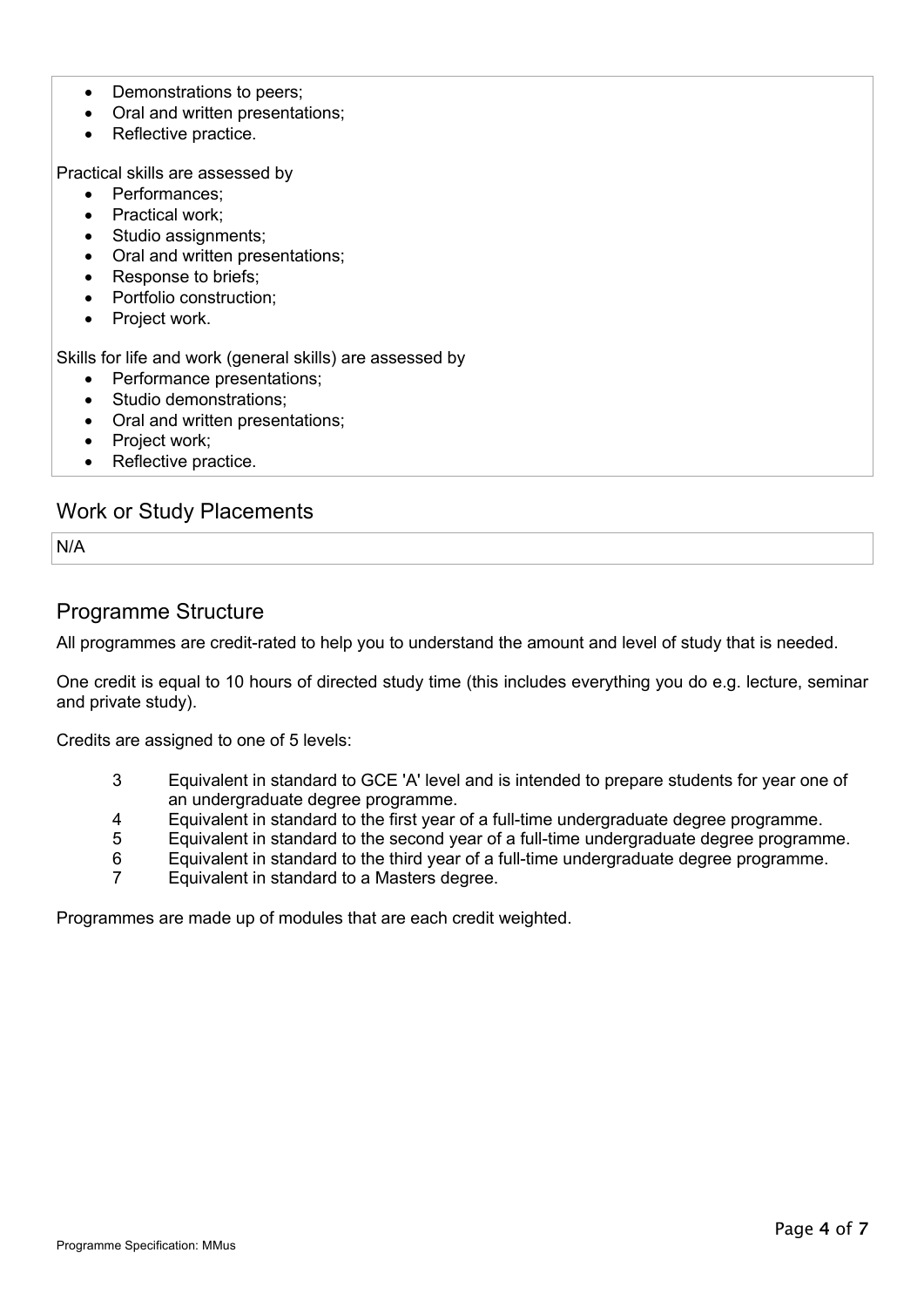The module structure of this programme:

| Level          | <b>Module</b><br>Code | <b>Module Title</b>                               | <b>Credit</b><br>Weighting | <b>Core/Option</b> | <b>Available by</b><br><b>Distance</b><br>Learning?<br>Y/N |
|----------------|-----------------------|---------------------------------------------------|----------------------------|--------------------|------------------------------------------------------------|
| $\overline{7}$ | PX7501                | <b>Advanced Instrumental Studies</b>              | 30                         | Core               | N                                                          |
| 7              | PA7018                | <b>Advanced Vocal Studies (Vocals</b><br>pathway) | 30                         | Core               | N                                                          |
| 7              | PX7502                | <b>Advanced Ensemble Studies</b>                  | 30                         | Core               | N                                                          |
| 7              | PX7503                | Studio Performance                                | 30                         | Core               | N                                                          |
| 7              | <b>PX7505</b>         | Music and Wellbeing                               | 30                         | Option             | N                                                          |
| 7              | <b>PX7506</b>         | <b>Investigating Performance Tradition</b>        | 30                         | Option             | N                                                          |
| 7              | PA7021                | Instrumental Pedagogy                             | 30                         | Option             | N                                                          |
| 7              | PA7025                | Vocal Pedagogy (Vocals pathway)                   | 30                         | Option             | N                                                          |
| 7              | <b>PX7507</b>         | Performance Research Project                      | 60                         | Core               | N                                                          |

*Please note: Optional modules might not run every year, the programme team will decide on an annual basis which options will be running, based on student demand and academic factors, in order to create the best learning experience.*

*Additional detail about the programme module structure:*

A core module for a programme is a module which a student must have passed (i.e. been awarded credit) in order to achieve the relevant named award. An optional module for a programme is a module selected from a range of modules available on the programme.

The overall credit-rating of this programme is 180 credits. If for some reason you are unable to achieve this credit you may be entitled to an intermediate award, the level of the award will depend on the amount of credit you have accumulated. You can read the University Student Policies and Regulations on the UEL website.

## Programme Specific Regulations

N/A

## Typical Duration

The expected duration of this programme is 1 year full-time or 2 years part-time.

It is possible to move from full-time to part-time study and vice-versa to accommodate any external factors such as financial constraints or domestic commitments. Many of our students make use of this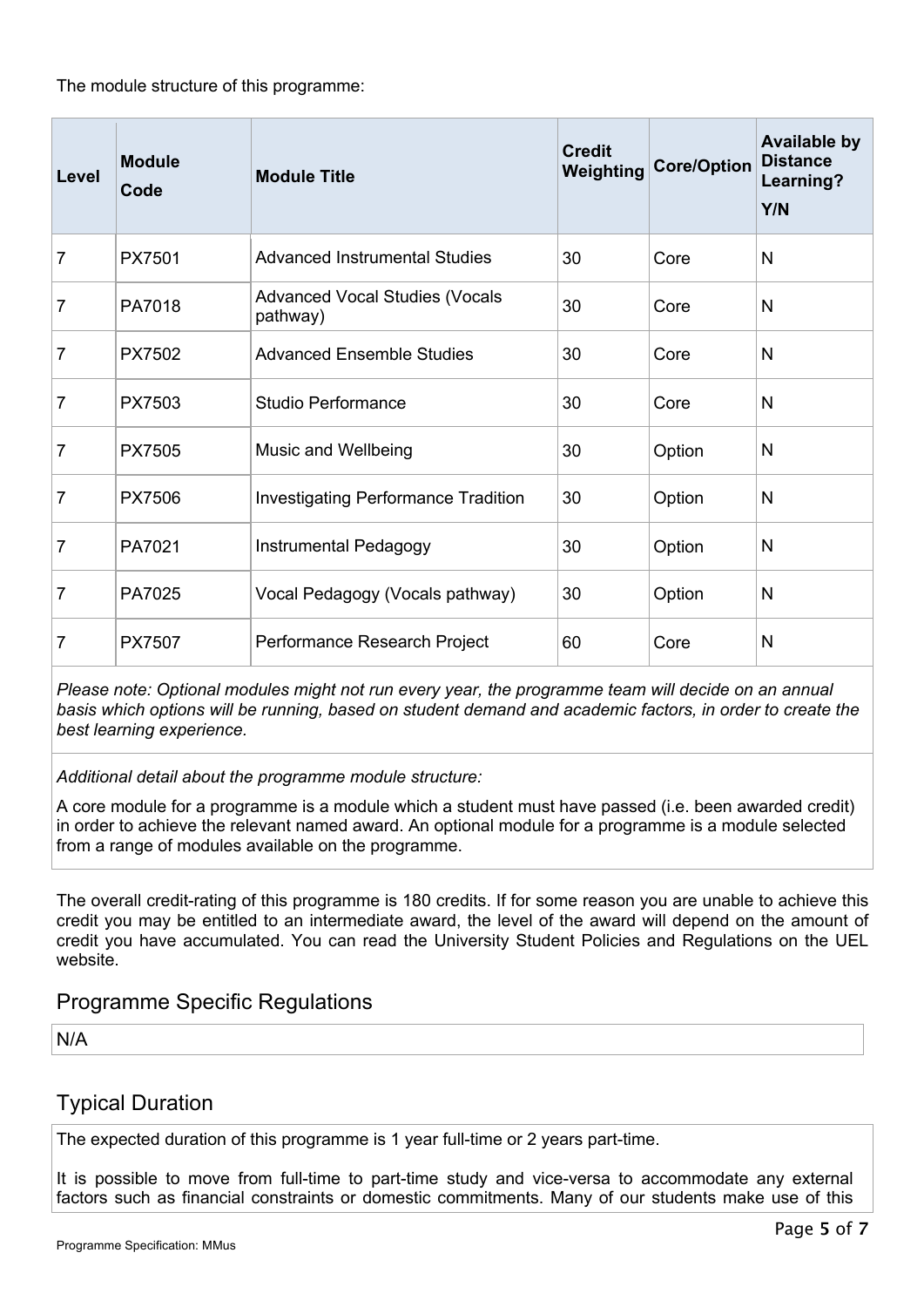flexibility and this may impact on the overall duration of their study period.